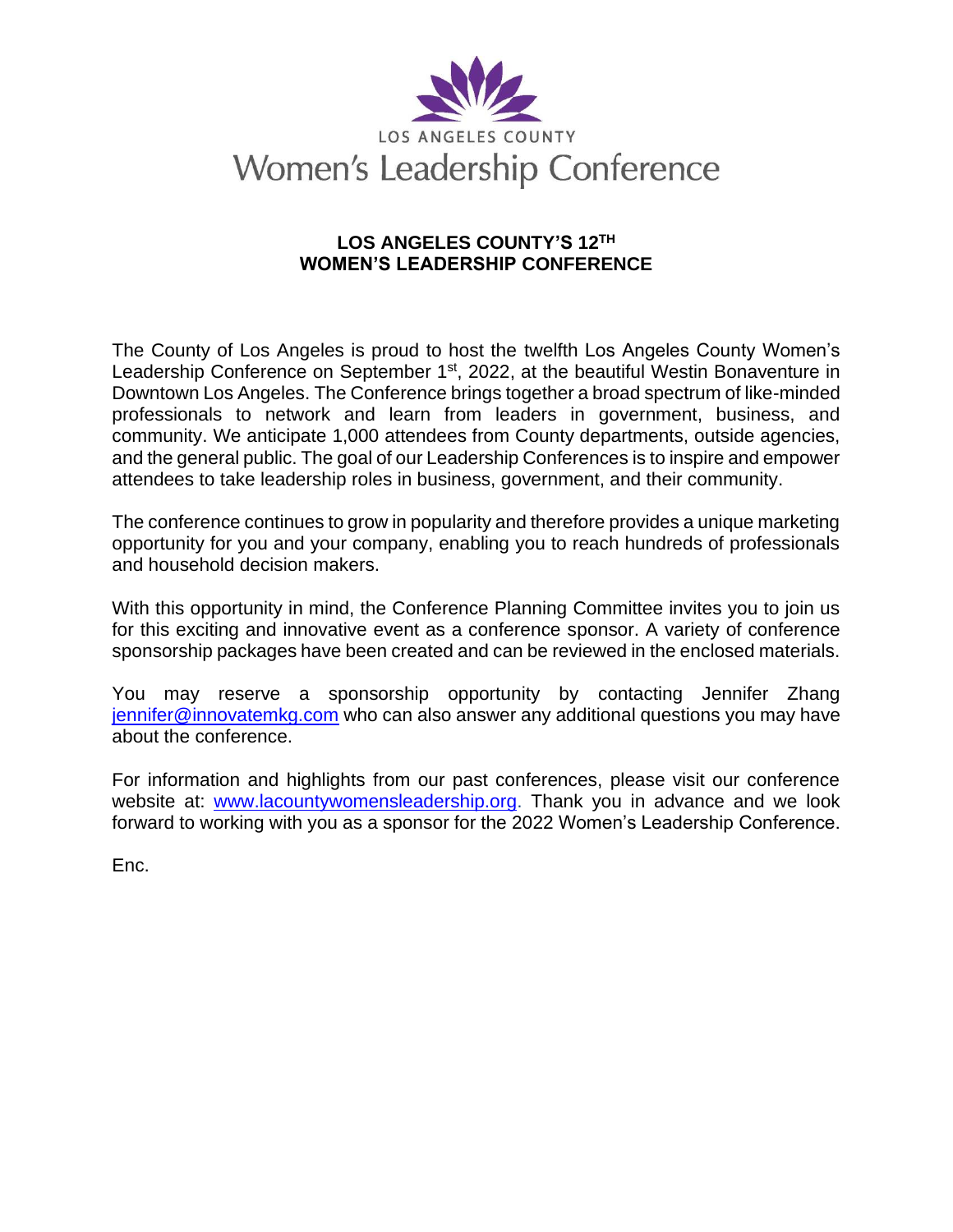| <b>Sponsorship Opportunities</b>                                                                           | <b>SPECIFICATIONS</b>                                                                                                                                                                                      | <b>EXHIBITOR</b><br><b>BOOTH</b> | <b>BRONZE</b> | <b>SILVER</b> | <b>PLATINUM</b> | <b>DIAMOND</b> | <b>PRESENTING</b> |
|------------------------------------------------------------------------------------------------------------|------------------------------------------------------------------------------------------------------------------------------------------------------------------------------------------------------------|----------------------------------|---------------|---------------|-----------------|----------------|-------------------|
|                                                                                                            |                                                                                                                                                                                                            | \$1,000                          | \$2,000       | \$3,000       | \$7,500         | \$15,000       | \$35,000          |
| Exhibit booth (includes 2 complimentary lunches for exhibit<br>staff)                                      | We will provide one 6' table with table cloth and 2 chairs;<br>includes 2 complimentary lunches for individuals manning the<br>exhibit booth                                                               | $\checkmark$                     | $\checkmark$  | $\checkmark$  | $\checkmark$    |                | √                 |
| Your company logo on all marketing materials                                                               | Your company logo will be included in the Conference flyer<br>and program booklet                                                                                                                          |                                  |               |               |                 |                |                   |
| Your Company's website on Conference website                                                               | Your company logo will be included on the Conference<br>website.                                                                                                                                           |                                  |               |               |                 |                |                   |
| Recognition announcement of your company at Conference                                                     | Your company will be mentioned as a sponsor by a<br>Conference ambassador one time throughout the program                                                                                                  |                                  |               |               |                 |                |                   |
| Your company's marketing materials (brochures, product<br>sampling, giveaways) placed inside all gift bags | One product brandishing your company's logo, provided by<br>your company, will be included in each gift bag to be<br>distributed to all attendees                                                          |                                  |               |               |                 |                |                   |
| Half-page ad in the event program                                                                          | One half-page ad in the program booklet to advertise your<br>company and services (Deadline to provide ad is July 14th,<br>2022)                                                                           |                                  |               |               |                 |                |                   |
| Prominent exhibit booth                                                                                    | Booth will be located in a prominent position outside of the<br>main hall                                                                                                                                  |                                  |               |               |                 |                |                   |
| Your company will be mentioned on social media releases                                                    | Your company will be mentioned on the Conference Social<br>Media platforms.                                                                                                                                |                                  |               |               |                 |                |                   |
| Full-page ad in the event program                                                                          | One full-page ad in the program booklet to advertise your<br>company and services (Deadline to provide ad is July 14th,<br>2022)                                                                           |                                  |               |               |                 |                |                   |
| Prominent display of your company logo at event                                                            | Your logo will be displayed on signs in main foyer and main<br>ballroom, and will be included in the Conference power point<br>presentation                                                                |                                  |               |               |                 | $\checkmark$   |                   |
| Prominent luncheon table for 10 (includes 8 lunch seats plus 2<br>exhibitor staff seats for a total of 10) | One table will be reserved, includes 10 complimentary<br>lunches                                                                                                                                           |                                  |               |               |                 |                |                   |
| Speaking opportunity to promote your company to audience                                                   | One member of your organization will be allotted 3 minutes to<br>address the audience. Speaking points to be approved by<br>conference committee                                                           |                                  |               |               |                 |                |                   |
| Presenting Title (e.g. Presented by)                                                                       | The Conference title will be followed by "Presented by Your<br>Organization". The presenting title will be included in all<br>marketing materials including flyers, website, program, name<br>badges, etc. |                                  |               |               |                 |                |                   |
| Logo on Gift Bag                                                                                           | Company Logo will be printed on all gift bags                                                                                                                                                              |                                  |               |               |                 |                |                   |
| Opportunity to introduce a conference speaker                                                              | One person from your organization will be given the<br>opportunity to introduce a conference speaker. Speaking<br>points to be provided by the Conference committee                                        |                                  |               |               |                 |                |                   |

**Note: Distribution of marketing materials should align with the goals for the Women's Leadership Conference and be in the best interest of the County of Los Angeles**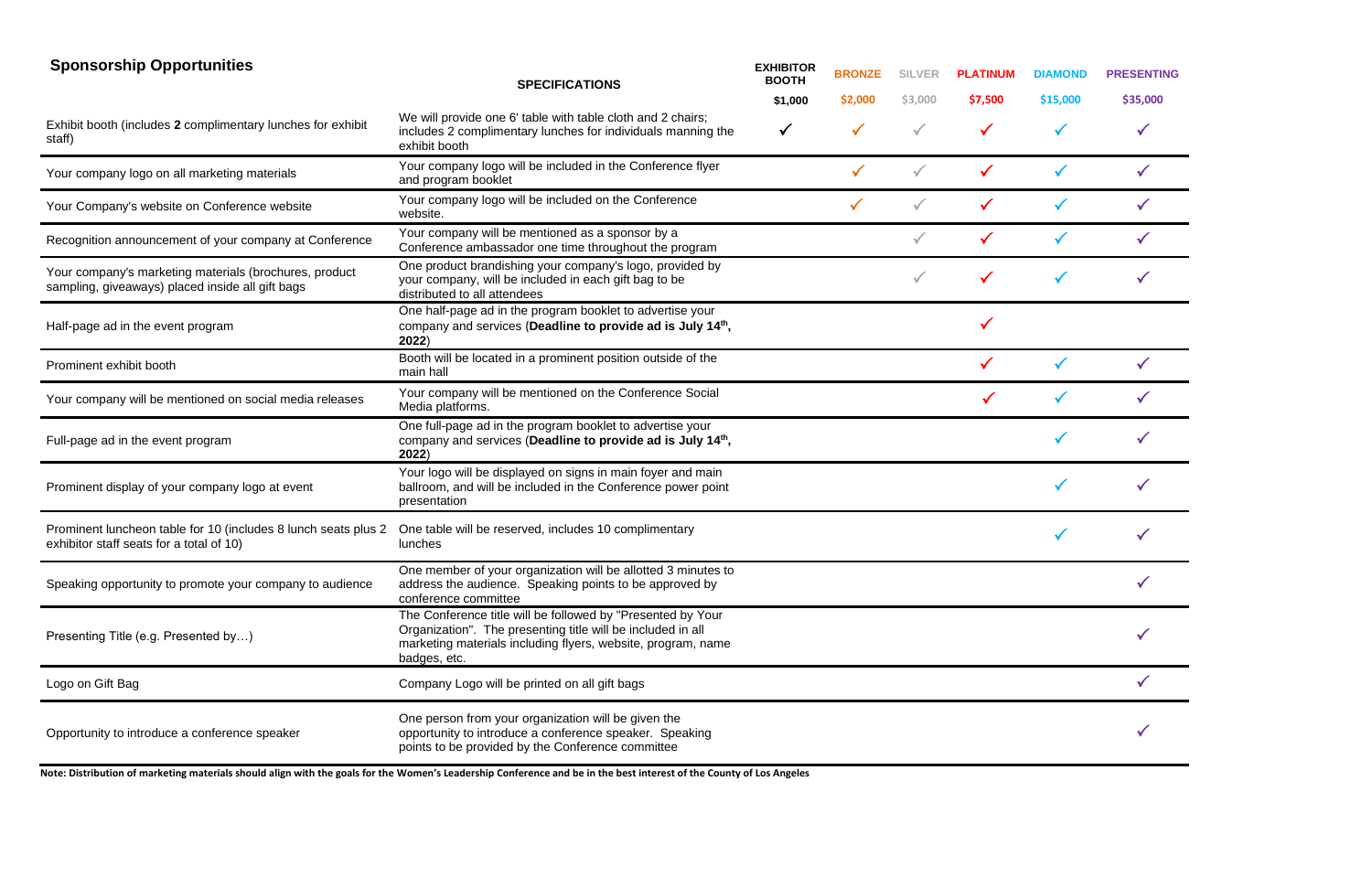

# **ADDITIONAL SPONSORSHIP OPPORTUNITIES**

Gift Bag Donations

- 1,050 items to be included in the gift bag provided to attendees
- Company will be mentioned on Conference website and in Conference program

Door Prize Donation

- Gift baskets, electronic items, gift cards, etc.
- Company will be mentioned on Conference website and in Conference program

Afternoon Refreshments Sponsor

- Sponsor afternoon break refreshments
- Logo will be included on Conference website and in Conference program
- Recognition announcement of your company at Conference
- Your company will be mentioned on social media releases
- 2 Complimentary Tickets

Wi-Fi Sponsor

- Sponsor Wi-Fi for the Conference venue
- Logo will be included on Conference website and in Conference program
- Recognition announcement of your company at Conference
- Your company will be mentioned on social media releases
- 4 Complimentary Tickets

**Sponsorship commitment deadline: July 1 st, 2022**

**Note: Distribution of marketing materials should align with the goals for the Women's Leadership Conference and be in the best interest of the County of Los Angeles**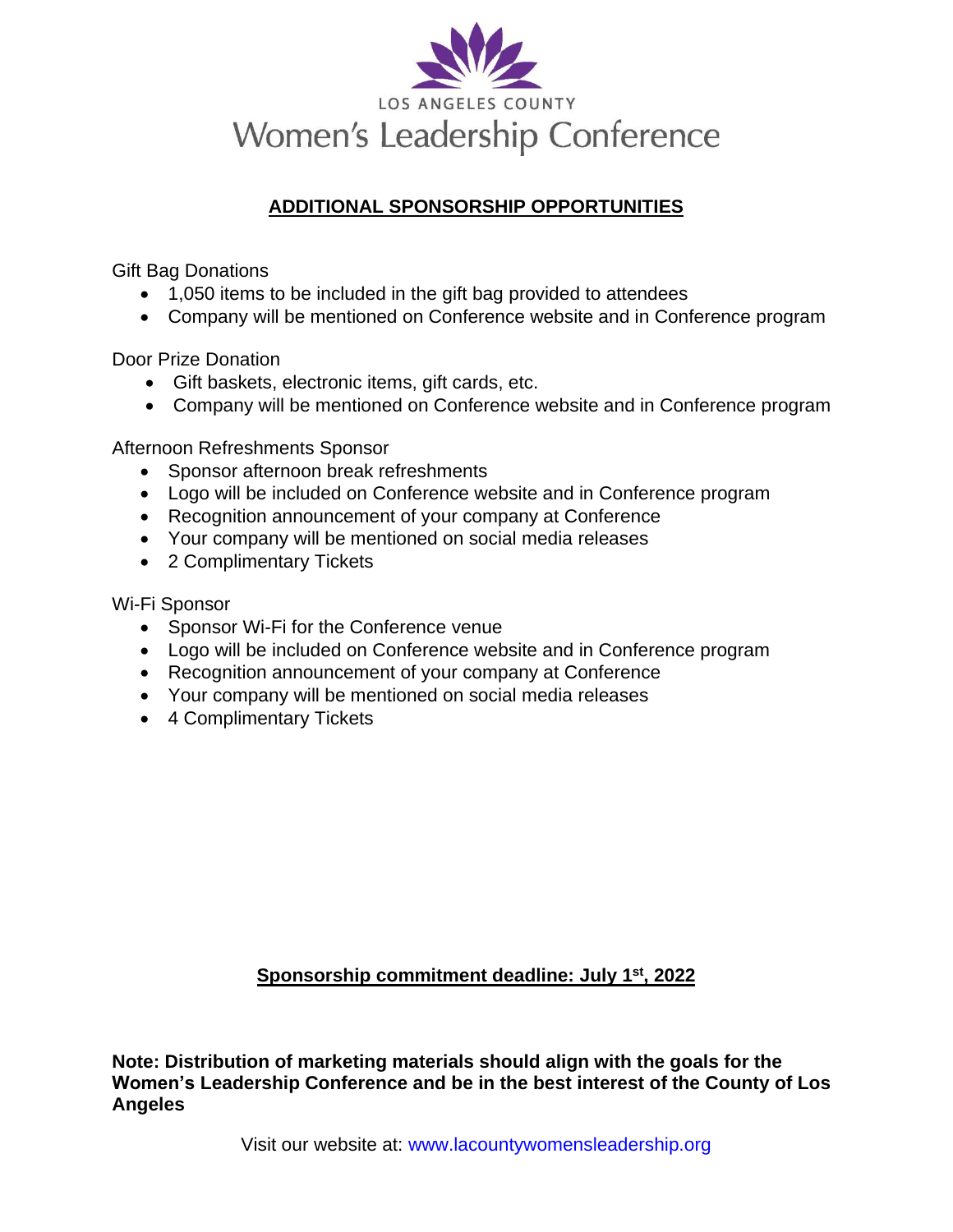

## **SPONSORSHIP REGISTRATION FORM**

|  | Presenting - \$35,000 |
|--|-----------------------|

- ☐ Diamond \$15,000
- ☐ Platinum \$7,500
- ☐ Silver \$3,000
- ☐ Bronze \$2,000
- ☐ Exhibitor Booth \$1,000
- $\Box$  Customized  $\Box$
- ☐ Other Sponsorship Opportunities

| □ Gift Bag Item (specify): <u></u>                                                                                                                                                                                             | $\mathsf{Qtv:}\mathsf{l}$ | $ Value:$ $\Box$          |
|--------------------------------------------------------------------------------------------------------------------------------------------------------------------------------------------------------------------------------|---------------------------|---------------------------|
| $\Box$ Door Prize (specify): $\Box$                                                                                                                                                                                            | $Qtv$ :                   | $\forall$ alue: $\lfloor$ |
| $Q$ ty:<br>$\Box$ Afternoon Refreshments (specify)                                                                                                                                                                             |                           |                           |
|                                                                                                                                                                                                                                | Qty:                      | $\sf{Value:}\!\!\!\perp$  |
| Organization Name:                                                                                                                                                                                                             |                           |                           |
| <b>Contact Name: I</b>                                                                                                                                                                                                         |                           |                           |
| <b>Contact Address:</b>                                                                                                                                                                                                        |                           |                           |
| <b>State:</b>                                                                                                                                                                                                                  | Zip: $\Box$               |                           |
| Telephone No: Letter Letter Letter Letter Letter Letter Letter Letter Letter Letter Letter Letter Le                                                                                                                           |                           |                           |
| Signature: Management Communications and Communications and Communications and Communications and Communications and Communications and Communications and Communications and Communications and Communications and Communicat | Date:                     |                           |

**Participate in gift bags?** ☐ **Yes** ☐ **No Exhibit Booth** ☐ **Yes** ☐ **No**

#### **Please make checks/money orders payable to: Public Works Women's Leadership Conference or PWWLC**

#### **Mail to: Innovate Marketing Group ATTN: Jennifer Zhang 300 South Raymond Ave. Suite 2, Pasadena, CA 91105**

For Questions: Jennifer Zhang | 626.817.9588 Ext.804 | [jennifer@innovatemkg.com](mailto:jennifer@innovatemkg.com) Sponsorship commitment deadline: July 1<sup>st</sup>, 2022

Visit our website at: www.lacountywomensleadership.org